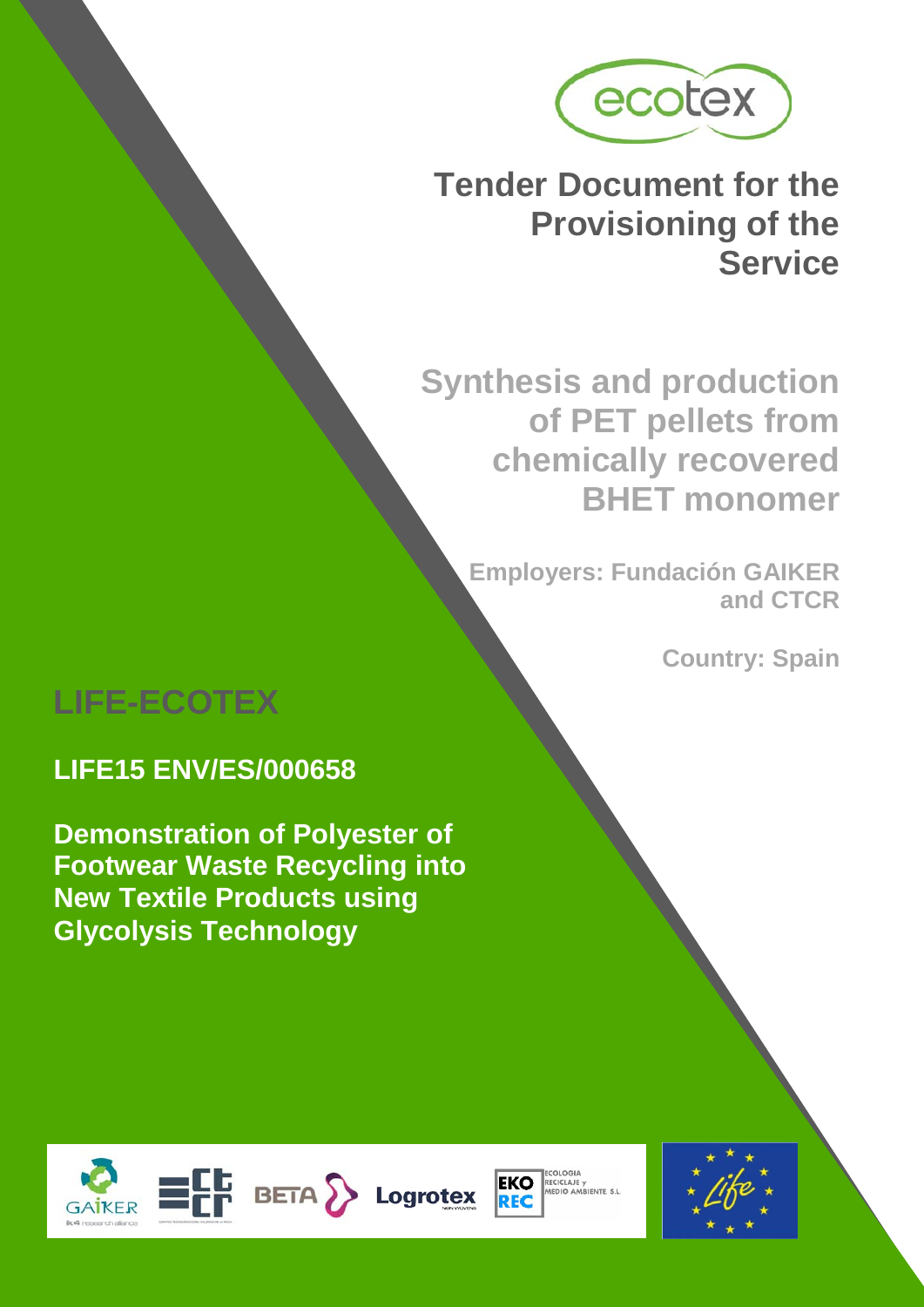



#### **INVITATION TO TENDER**

Fundación GAIKER and Asociación para la Promoción, Investigación, Desarrollo e Innovación Tecnologica de la Industria del Calzado y Conexas de La Rioja (CTCR) within the framework of **LIFE-ECOTEX** Project "Demonstration of polyester of footwear waste recycling into new textile products using glycolysis technology" [\(http://www.life](http://www.life-ecotex.eu/es/)[ecotex.eu/es/\)](http://www.life-ecotex.eu/es/), under the Project Reference LIFE15 ENV/ES/000658, are pleased to invite offers for the **"Synthesis and production of PET pellets from chemically recovered BHET monomer"**.

The Invitation to Tender (ITT) will open on the **20/04/2018** at **09.00** am.

This ITT sets out the information which is required in order to assess the suitability of applicants in terms of their technical expertise, pricing, service levels and innovative solutions to meet the requirements for the "Synthesis and production of PET pellets from chemically recovered BHET monomer".

The successful applicant will be required to deliver services in accordance with all the attached documents and the contract that will be signed.

It is the responsibility of the tenderers to ensure that offers are received by **12:00** pm on the **18/05/2018**. Tenders received after this time must not be considered, but must be opened, recorded, marked "Late Tender" and returned to sender.

Any questions concerning this document or the tendering process should be sent via email to, Mr. **Asier Asueta** [\(asueta@gaiker.es\)](mailto:asueta@gaiker.es) – Researcher of Fundación GAIKER and LIFE-ECOTEX Project Manager no later than **08/05/2018**.

Applicants should complete the TENDER Document (see below) and return it with the completed proposal, as per the instructions set out in this ITT.

#### **SPECIFICATIONS TO TENDER**

#### **1. Scope of the Project**

The main objective of the LIFE-ECOTEX is to demonstrate a circular economy concept that is the closed loop recycling of the waste polyester synthetic textiles associated to the footwear sector. The scheme starts with the chemical de-polymerisation of polyester waste generated during shoe manufacture to produce the starting monomer, the bis-(2 hydroxyethyl terephthalate) or BHET, by catalytic glycolysis. Once purified, the recovered BHET is a suitable building block for the synthesis of fibre-grade polyesters that are transformed in staple fibres and non-woven textiles that can be reintroduced in the original footwear application or other, as insulators, for closing the polyester material loop.

The transformation of the BHET in PET pellets requires specialized technical and scientific knowledge in polyester polymerization pilot tests; and a specific infrastructure to carry out the chemical reaction under appropriate conditions and the pellet manufacturing with the required properties. Therefore, in order to complete the sub-action *B.2.1. BHET2PET polycondensation pilot tests for new polyester synthesis"* of the LIFE-ECOTEX Project Fundación GAIKER and CTCR will have to address research institutes, companies or university departments. This task has to be financed as subcontracting.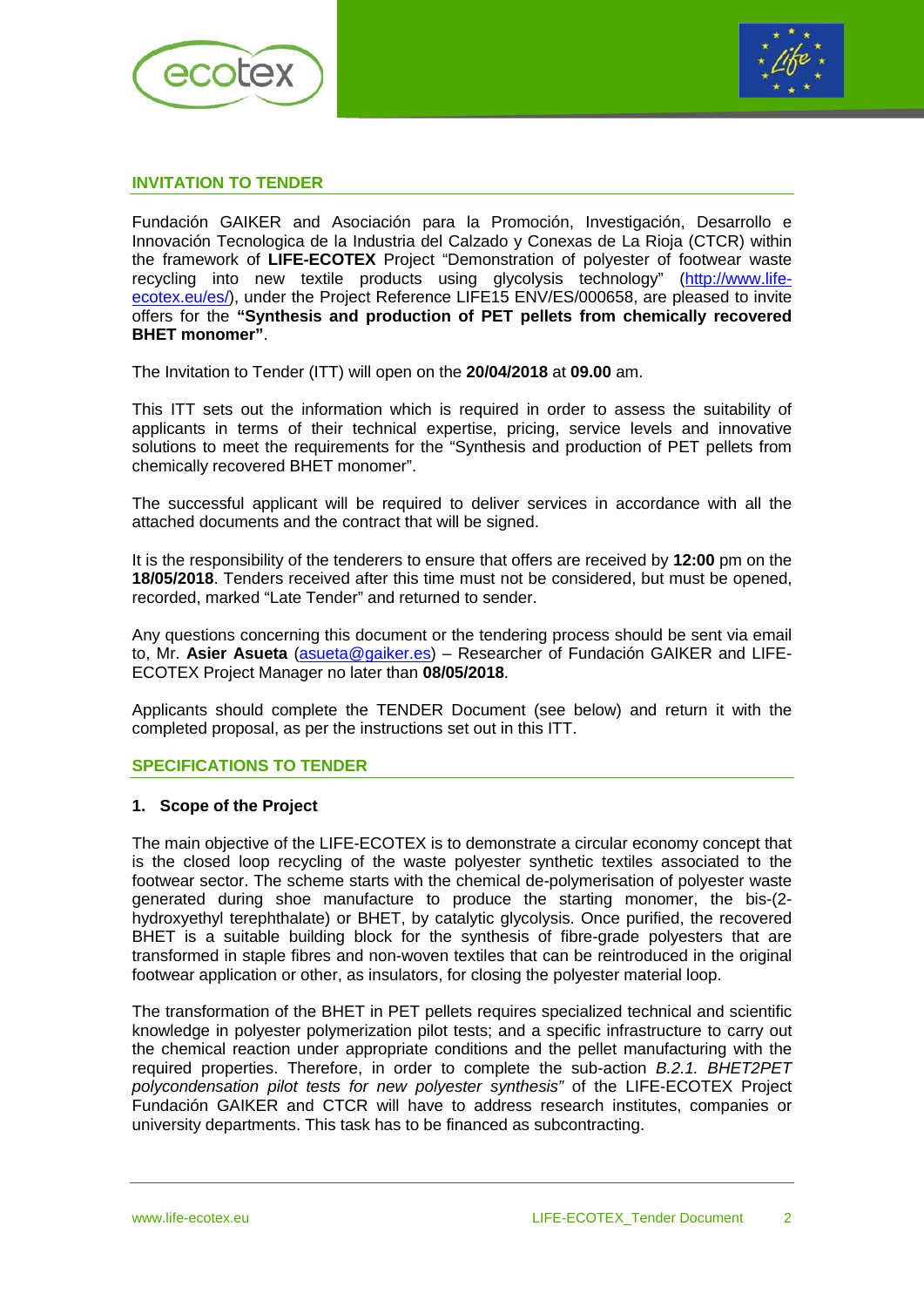



# **2. Technical Specifications**

• Production of PET pellets using 300-350 kg of BHET (bis-(2-hydroxyethyl terephthalate)) supplied by Fundación GAIKER. In Table 1 the technical specifications for the supplied BHET are presented:

| Table 1. Specifications for the chemically recovered BHET |  |  |
|-----------------------------------------------------------|--|--|
|-----------------------------------------------------------|--|--|

| Melting point $(°C)$    | $109 \text{ °C}$                                                                                                                                    |
|-------------------------|-----------------------------------------------------------------------------------------------------------------------------------------------------|
| Chemical structure      | -OH bond at 3415 and 1135<br>$C = 0$ bond at 1716<br>C-H (alkyl group) at 2952<br>-O-C-C bond at 1097<br>C-H (aromatic group) at 728, 1411 and 1504 |
| Moisture and EG (%)     | Máx. 5%                                                                                                                                             |
| $TiO2$ (%)              | $\approx 0.3\%$                                                                                                                                     |
| Purity BHET content (%) | $\geq 90\%$                                                                                                                                         |



• Mandatory properties for the chemically recycled PET:

| Table 2. Expected key parameters for chemically recycled PET pellets |  |  |  |  |  |  |
|----------------------------------------------------------------------|--|--|--|--|--|--|
|----------------------------------------------------------------------|--|--|--|--|--|--|

| <b>PARAMETERS</b>                 | <b>RESULTS</b> |
|-----------------------------------|----------------|
| Intrinsic Viscosity (dL/g)        | 0.62           |
| Density $(g/cm3)$                 | 1.40           |
| Bulk Density (g/cm <sup>3</sup> ) | 0.78           |
| Moisture (%)                      | 0.50           |
| Ash $(%)$                         | 0.08           |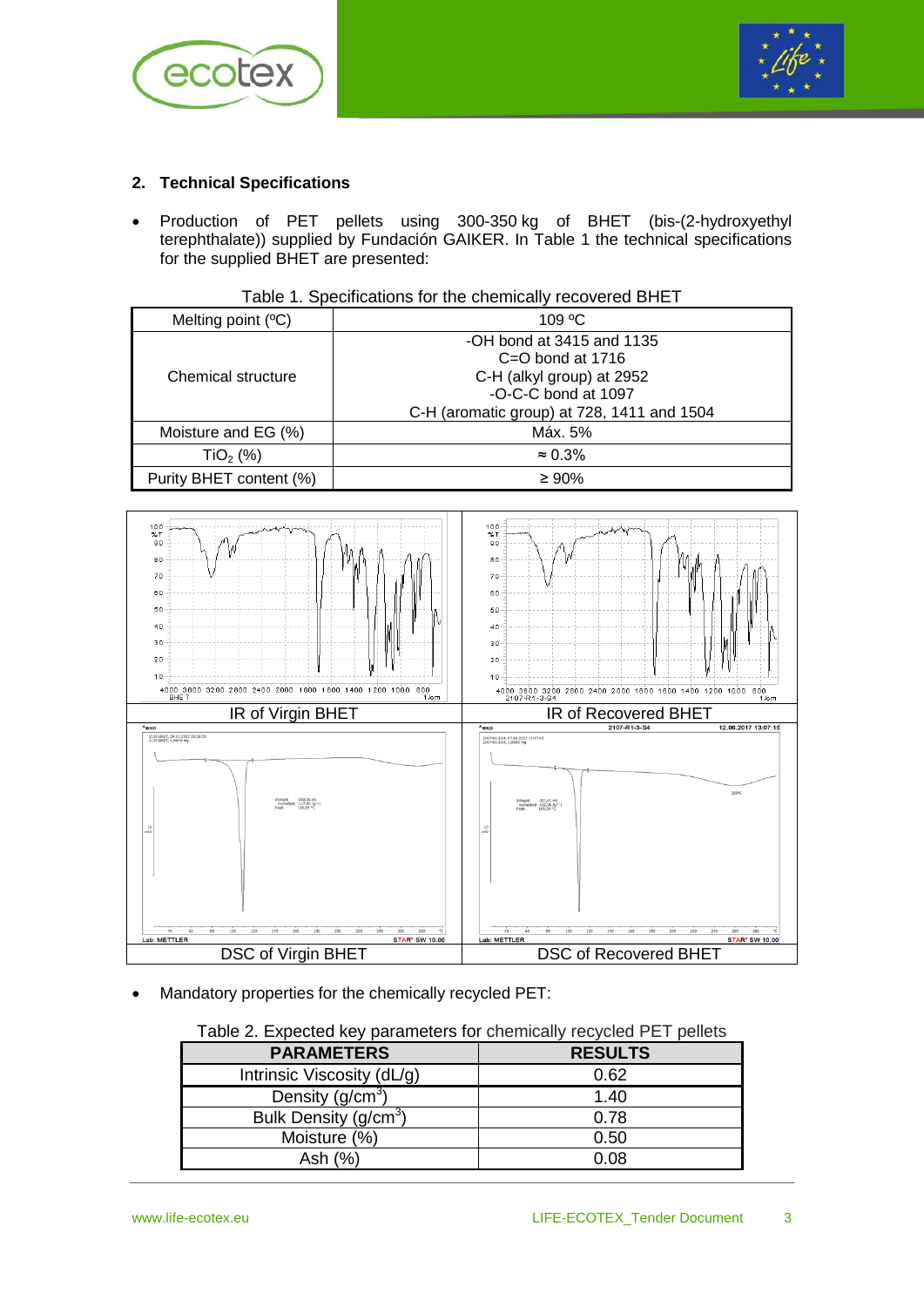



The production of antimony free PET pellets will be considered positively.

#### **3. Mandatory Requirements**

- 1. Appropriate Infrastructure to undertake the project
- 2. A minimum of 5 years experience in the field of polymer synthesis

All the material produced should be delivered to Fundación GAIKER.

#### **4. Information and documents to be provided for evaluation**

- 1. Curriculum Vitae of the Director of the Project
- 2. Proof of scientific expertise related to the requested services (papers in Conferences/Journals, other research projects, similar applications)

#### **5. Tender Conditions**

- 5.1 Applicants shall either destroy or return all documentation related to the tender process if the employers so direct so.
- 5.2 Applicants shall ensure that tenders are both technically correct.
- 5.3 Applicants shall not alter the ITT documents. Tender proposals will be deemed to comply entirely with the terms stated therein unless the Applicant states otherwise in writing. If any alteration is made or if these instructions are not fully complied with, the tender proposal may be rejected.
- 5.4 Applicants will be deemed to have satisfied themselves as to the sufficiency of their tender proposal and to have included in it all costs which may be incurred in the delivery of the services. They shall also be responsible for satisfying themselves as to the accuracy of all information associated with the contract and that all eventualities have been included.
- 5.5 Neither the issue of the ITT to you, your preparation and submission of a tender, or the subsequent receipt and evaluation of your tender commits the employers to award a contract to you or any other bidder, even if all requirements stated in the ITT are met. The employers are not responsible directly or indirectly for any costs incurred by your firm in responding to this ITT and participating in this process.
- 5.6 Information that is supplied to potential suppliers as part of this Procurement Process is supplied in good faith. All participants shall keep strictly confidential any and all information contained in this ITT, and other information or documents made available to it by or on behalf of the employers in connection with this ITT.
- 5.7 The participants shall not disclose, nor allow any such information to be disclosed.
- 5.8 By submitting a tender response, you are agreeing to be bound by the terms of this ITT and the Contract without further negotiation or amendment and confirm your agreement to observe the confidentiality requirements.
- 5.9 The duration of the contract is **11/06/2018 - 28/12/2018**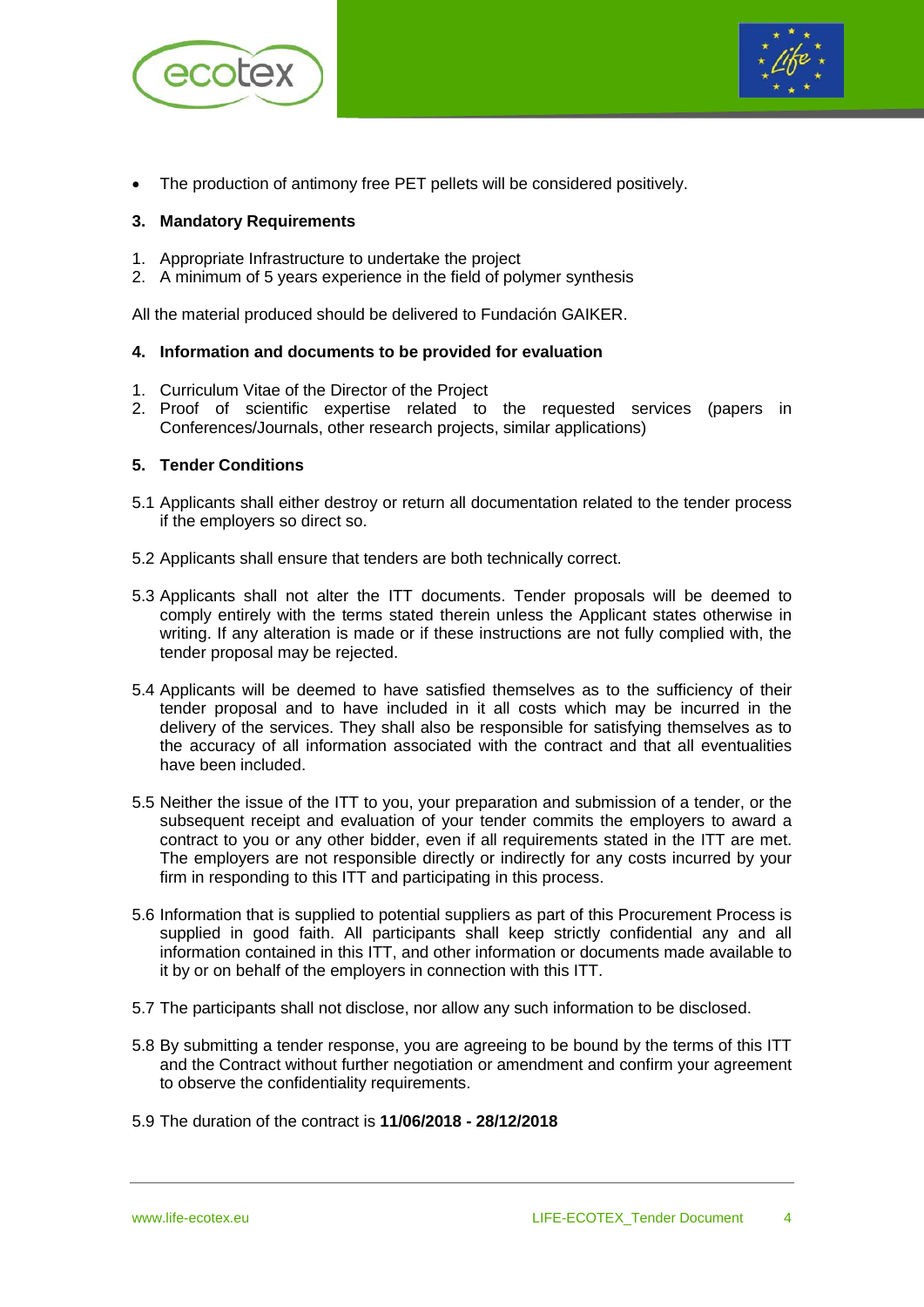



- 5.10 In the event that you have any concerns or queries in relation to the Contract, you should submit a clarification request in accordance with the provisions of this ITT by the Clarification Deadline (as defined below in the Timeline section of this ITT). Following such clarification requests, the employers may issue a clarification change to the Contract that will apply to all potential suppliers submitting a tender response.
- 5.11 The employers are under no obligation to consider any clarifications / amendments to the Contract proposed following the Clarification Deadline, but before the Tender Response Deadline (as defined below in the Timeline section of this ITT). Any proposed amendments that received from a potential supplier as part of its tender response shall entitle the employers to reject that tender response and to disqualify that potential supplier from this process.

#### **6. Instructions for Responding**

- 6.1 The documents that must be submitted to form your tender response are listed in Annexes 1-3 of this ITT. All documents required as part of your tender response should be submitted **by email to Mr. Asier Asueta, Technical Director of LIFE-ECOTEX Project at [asueta@gaiker.es,](mailto:asueta@gaiker.es) Financial offers must be sent by mail in a sealed envelope to the following address: Mr. Asier Asueta, Fundación GAIKER, Parque Tecnológico de Bizkaia, Ed. 202, 48.170 - Zamudio - Bizkaia - Spain** by the Tender Response Deadline, as set out in the Timeline section of this ITT.
- 6.2 The following requirements should be complied with when summiting your response to this ITT:
	- − Please ensure that you send your submission in good time
	- − Please ensure that information provided as part of its response is of sufficient quality and detail that an informed assessment of it can be made.
	- − Do not submit any additional supporting documentation with your ITT response except where specifically requested to do so as part of this ITT.
	- − All supporting documentation should be provided separately to your main tender response and clearly labelled to make it clear as to which part of your tender response it relates.
	- − If you submit a generic policy / document you must indicate the page and paragraph reference that is relevant to a particular part of your tender response.
	- − Unless otherwise stated as part of this ITT or its Annexes, all tender responses should be in the format of the employers' requirement with your response to that requirement inserted underneath.
	- − Where supporting evidence is requested as 'or equivalent' you must demonstrate such equivalence as part of your tender response.
	- − Responses should concise, unambiguous, and should directly address the requirement stated.
	- Your tender responses to the tender requirements and pricing will be incorporated into the Contract, as appropriate.

### **7. Evaluation Criteria**

Tender responses will be checked to ensure that they have been completed correctly and all necessary information has been provided. Tenders responses correctly completed with all relevant information being provided will proceed to evaluation. Any tender responses not correctly completed in accordance with the requirements of this ITT and/or containing omissions may be rejected at this point. Where a tender response is rejected at this point it will automatically be disqualified and will not be further evaluated.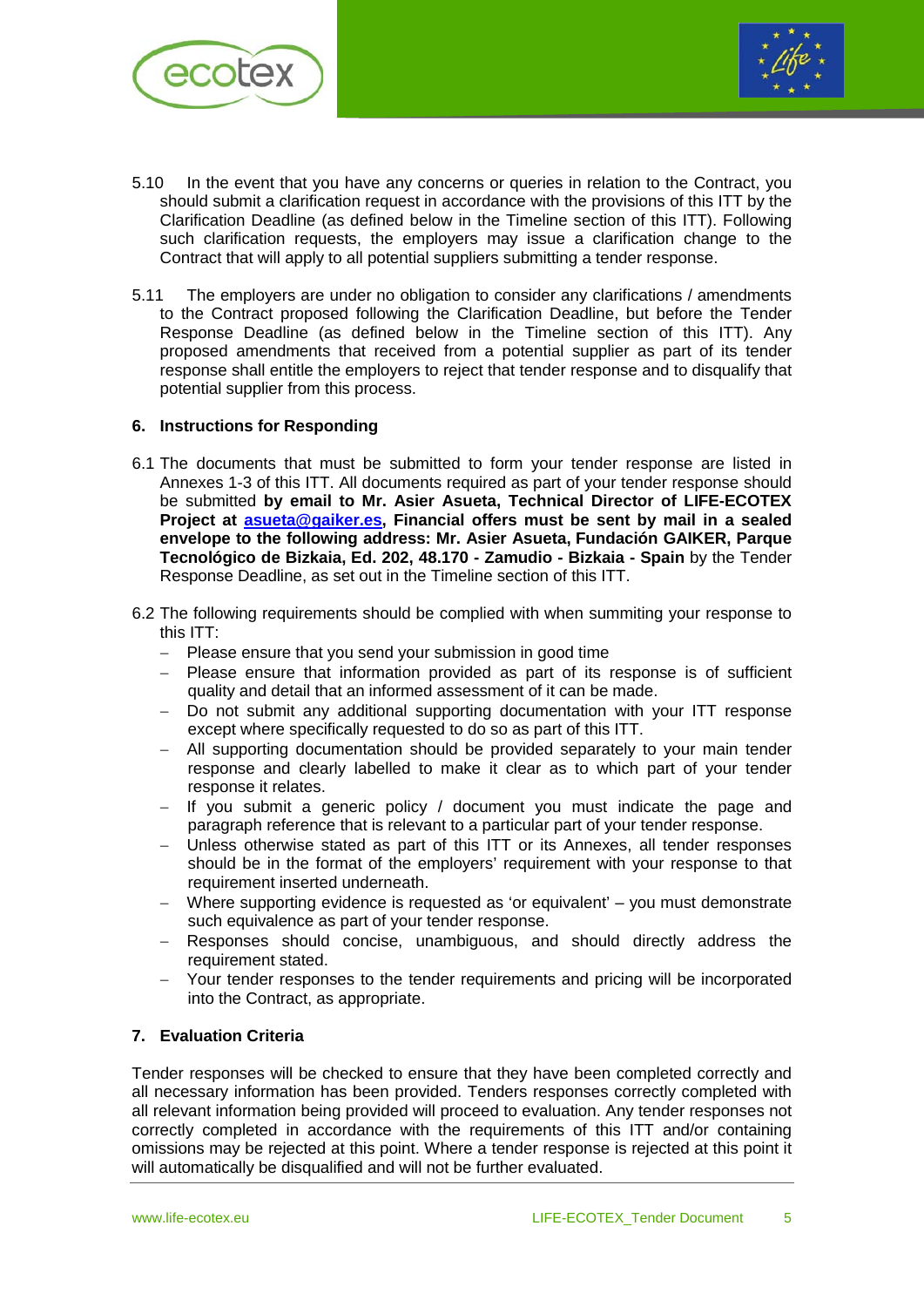



The Contract will be awarded on the bases on the following weighted award criteria:

|                | <b>Award Criteria</b>                                                                                                             | Weighting        |
|----------------|-----------------------------------------------------------------------------------------------------------------------------------|------------------|
| 1              | <b>Conformance to Specification</b>                                                                                               | <b>PASS/FAIL</b> |
|                | Submissions which do not, in the opinion of Employers,<br>adequately meet the Performance Specification will not be               |                  |
|                | marked for the Technical Merit and Price Criteria outlined below<br>and will not be taken forward to any subsequent stages of the |                  |
|                | Tender evaluation.                                                                                                                |                  |
| $\overline{2}$ | <b>Technical Merit (Quality)</b>                                                                                                  | 39%              |
| $\mathbf{3}$   | <b>Price</b>                                                                                                                      | 51%              |
| 4              | <b>Interview</b>                                                                                                                  | 10%              |
|                | Total                                                                                                                             | 100%             |

|     | <b>Technical Merit</b>                                            | Weighting |
|-----|-------------------------------------------------------------------|-----------|
| 3.1 | Appropriate Infrastructure                                        | 10%       |
| 3.2 | Previous experience on the subject                                | 10%       |
| 3.3 | Scientific Expertise if the research team, demonstrated by        | 9%        |
|     | publications in refereed journals or conferences                  |           |
| 3.4 | Technical experience on the execution of similar synthesis<br>10% |           |
|     | <b>Total</b>                                                      | 39%       |

The evaluation of submissions will be on the criteria listed above**.**

The information supplied will be checked for completeness and compliance before Tenders are evaluated. Failure to comply with any of the requirements or any other specified requirements might render a tender liable to disqualification. If any criteria within the specification document are classed as non compliant the employers will not be able to take your tender through to the next stage. Full or partial proposals that in the opinion of the employers are unrealistically low or not reasonable sustainable (in terms of Quality or Price) may be rejected.

Submitted Tenders will be assessed against the above criteria and scored using the following point's system principles:

Scoring Model – Tender responses will be subject to an initial review at the start of Stage 2 of the evaluation process. Any tender responses not meeting mandatory requirements or constraints (if any) will be rejected in full at this point and will not be assessed or scored further. Tender responses not so rejected will be scored by an evaluation panel appointed by the Customer Organisation for all criteria other than commercial using the following scoring model:

| <b>Points</b> | <b>Interpretation</b>                                                                                                                                                                                                                                                                                                                                  |
|---------------|--------------------------------------------------------------------------------------------------------------------------------------------------------------------------------------------------------------------------------------------------------------------------------------------------------------------------------------------------------|
| 10            | <b>Excellent</b> – Overall the response demonstrates that the bidder meets all areas of<br>the requirement and provides all of the areas evidence requested in the level of                                                                                                                                                                            |
|               | detail requested. This, therefore, is a detailed excellent response that meets all<br>aspects of the requirement leaving no ambiguity as to whether the bidder can meet                                                                                                                                                                                |
|               | the requirement.                                                                                                                                                                                                                                                                                                                                       |
|               | Good - Overall the response demonstrates that the bidder meets all areas of the<br>requirement and provides all of the areas of evidence requested, but contains some<br>trivial omissions in relation to the level of detail requested in terms of either the<br>response or the evidence. This, therefore, is a good response that meets all aspects |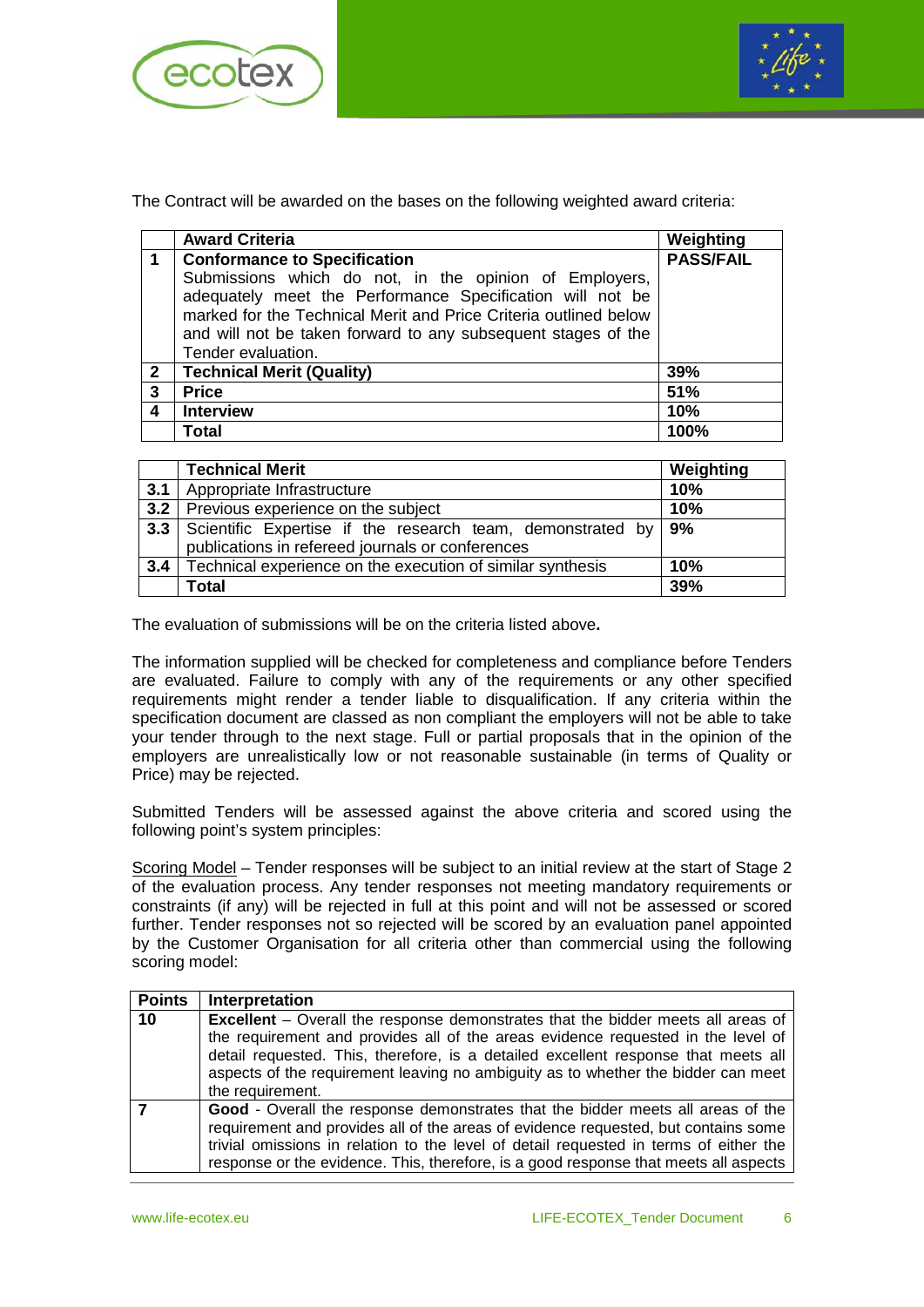



|   | of the requirement with only a trivial level ambiguity due the bidders failure to     |
|---|---------------------------------------------------------------------------------------|
|   | provide all information at the level of detail requested.                             |
| 5 | Adequate - Overall the response demonstrates that the bidder meets all areas of       |
|   | the requirement, but not all of the areas of evidence requested have been provided.   |
|   | This, therefore, is an adequate response, but with some limited ambiguity as to       |
|   | whether the bidder can meet the requirement due to the bidder's failure to provide    |
|   | all of the evidence requested.                                                        |
|   | <b>Poor</b> – The response does not demonstrate that the bidder meets the requirement |
|   | in one or more areas. This, therefore, is a poor response with significant ambiguity  |
|   | as to whether the bidder can meet the requirement due to the failure by the bidder    |
|   | to show that it meets one or more areas of the requirement.                           |
|   | <b>Unacceptable</b> - The response is non-compliant with the requirements of the ITT  |
|   | and/or no response has been provided.                                                 |

The weighted scores within each sub-criteria will be added together to arrive at the total score.

### **8. Payment**

The total maximum budget available for the fees of the subcontractor is the following: **65.000 € (Non-deductible taxes included)**

The subcontractor will be remunerated in various instalments:

- 1<sup>st</sup> payment: 20% of the total budget at the signature of the contract.
- $\bullet$   $2^{nd}$  payment: 40% of the total budget once received the produced amount of PET pellets: 21/09/2018 – 15/10/2018.
- Final payment: 40% of the total budget after the submission and approval of the final report by The Employers: 28/12/2018.
- The invoices will be issue to Fundación GAIKER (67.69%) and to CTCR (32.31%), on the same terms, above mentioned.

### **9. Submission of the Tender**

Applicants must send all documents required by email to Mr.Asier Asueta, Researcher of GAIKER-IK4 and LIFE-ECOTEX Project Manager at **[asueta@gaiker.es](mailto:asueta@gaiker.es)** by the Tender Response Deadline, as set out in the Timeline section of this ITT.

#### **10. Timeline**

| <b>Activity</b>                                          | <b>Date</b>             |
|----------------------------------------------------------|-------------------------|
| Issue of Contract Notice / availability of ITT documents | 20/04/2018              |
| Deadline for clarification questions                     | 08/05/2018              |
| Respond to clarification questions                       | 15/05/2018              |
| <b>Tender Submission Deadline</b>                        | 18/05/2018              |
| <b>Evaluation of Technical Requirements</b>              | 25/05/2018              |
| Interview                                                | 30/05/2018              |
| Contract concluded with winning supplier                 | 04/06/2018              |
| Contract start date                                      | 11/06/2018              |
| PET pellets delivery to GAIKER                           | 21/09/2018 - 15/10/2018 |
| <b>Contract End Date</b>                                 | 28/12/2018              |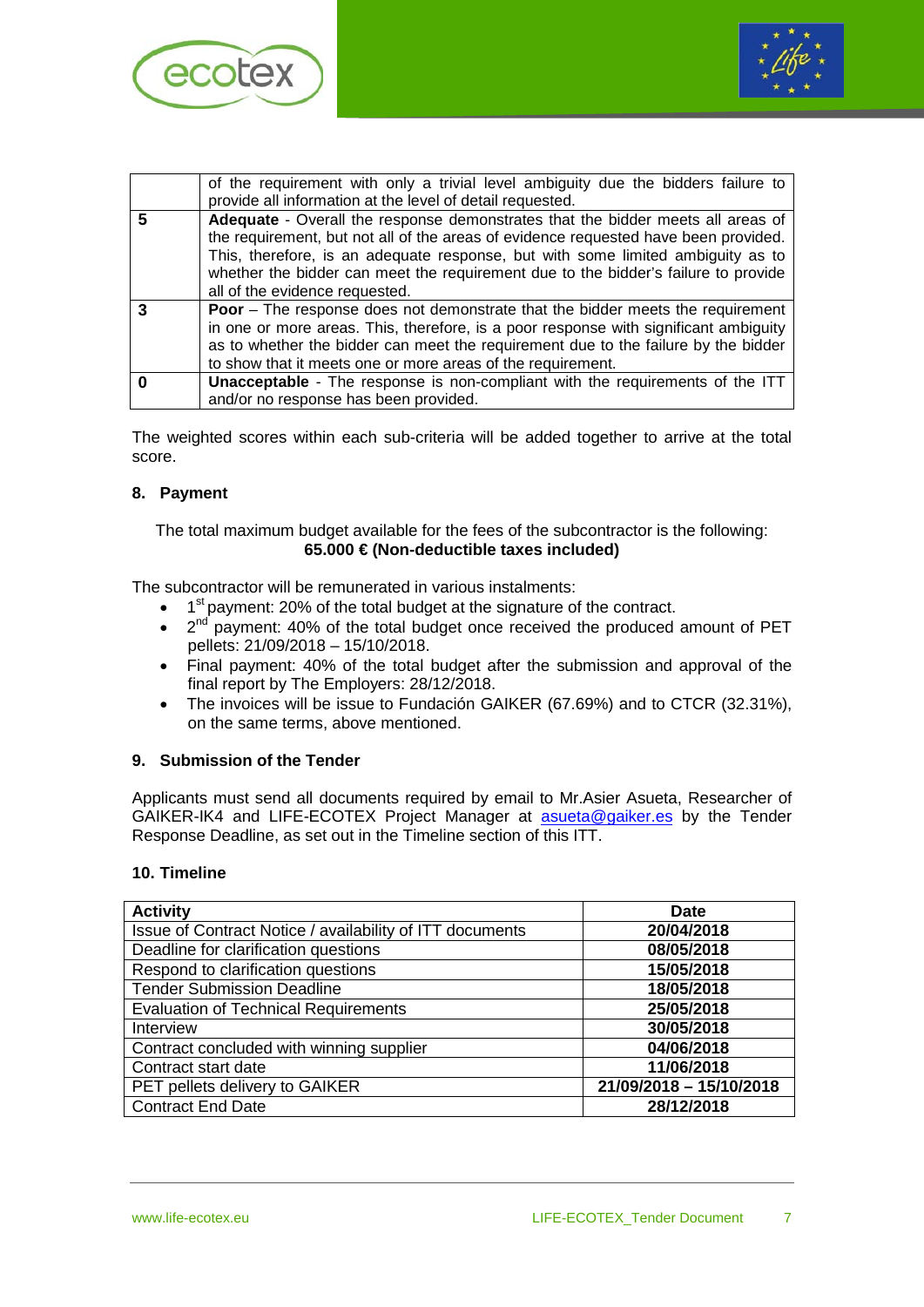



[ANNEX 1]

# **DECLARATION BY TENDERER**

#### **"Synthesis and production of PET pellets from chemically recovered BHET monomer"**

1. I, [insert name] , certify that I am the person duly authorised to sign tenders for and on behalf of [insert company or institution name], the tenderer, and having read the documents, offer to supply the services or works:

- as set out in the letter of invitation to tender, the specification and accompanying tender documents, samples and/or drawings.
- under the terms and conditions indicated
- at the price (or prices) specified in the attached tender documentation.

2. I understand that the Employers reserve the right not to accept the lowest or any tender.

3. I have obeyed the rules regarding confidentiality of tenders and will continue to do so as long as they apply.

4. My company/institution as part of the fulfilment of the project is going to deliver the PET amount in pellet format generated after polymerizing between 300-350 kg of BHET recovered after the chemical recycling of polyester wastes from the footwear industry.

5. My company/institution is also obliged to test the properties and fulfil the key ones defined for the PET pellets.

6. I can confirm that I accept that any breach of any of the conditions could lead to any tender being rejected or to the rescission of the Contract by the Employers.

| <b>Authorised Signatory</b>     |  |
|---------------------------------|--|
| <b>Date</b>                     |  |
| Name in BLOCK LETTERS           |  |
| <b>Job Title</b>                |  |
| <b>Company/Institution Name</b> |  |
| <b>Telephone Number</b>         |  |
| <b>E-mail Address</b>           |  |

Please ensure that the form is completed and signed before being returned with any other supporting documentation requested, by the due date and time.

| <b>Signature and Company / Institution stamp</b> |  |  |
|--------------------------------------------------|--|--|
|                                                  |  |  |
|                                                  |  |  |
|                                                  |  |  |
|                                                  |  |  |
|                                                  |  |  |
|                                                  |  |  |
|                                                  |  |  |
|                                                  |  |  |
|                                                  |  |  |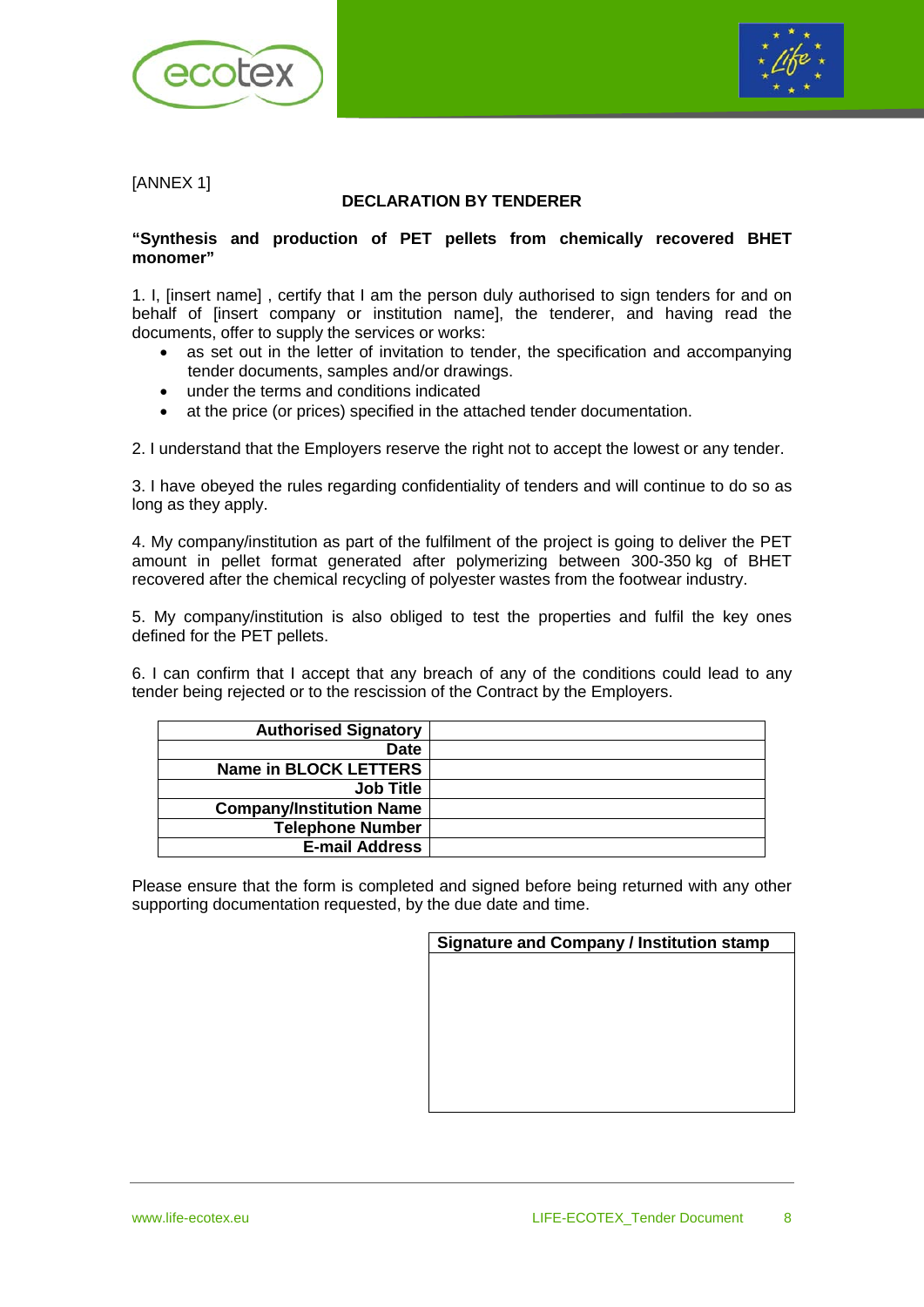



## [ANNEX 2] **FINANCIAL OFFER**

| "Synthesis and production of PET pellets from chemically recovered BHET |                             |  |
|-------------------------------------------------------------------------|-----------------------------|--|
| monomer"                                                                |                             |  |
| <b>Service Provided</b>                                                 | Price (VAT is not included) |  |
| PET synthesis after polymerizing between                                |                             |  |
| 300-350 kg of BHET recovered after the                                  |                             |  |
| chemical recycling of polyester wastes from                             |                             |  |
| the footwear industry                                                   |                             |  |
| PET pellets production                                                  |                             |  |
| Analysis of produced PET pellets                                        |                             |  |
| <b>Material Delivery</b>                                                |                             |  |
| Total                                                                   |                             |  |

| <b>Authorised Signatory</b>     |  |
|---------------------------------|--|
| <b>Date</b>                     |  |
| <b>Name in BLOCK LETTERS</b>    |  |
| <b>Job Title</b>                |  |
| <b>Company/Institution Name</b> |  |
| <b>Telephone Number</b>         |  |
| <b>E-mail Address</b>           |  |

| Signature and Company / Institution stamp |  |  |  |  |  |  |  |
|-------------------------------------------|--|--|--|--|--|--|--|
|                                           |  |  |  |  |  |  |  |
|                                           |  |  |  |  |  |  |  |
|                                           |  |  |  |  |  |  |  |
|                                           |  |  |  |  |  |  |  |
|                                           |  |  |  |  |  |  |  |
|                                           |  |  |  |  |  |  |  |
|                                           |  |  |  |  |  |  |  |